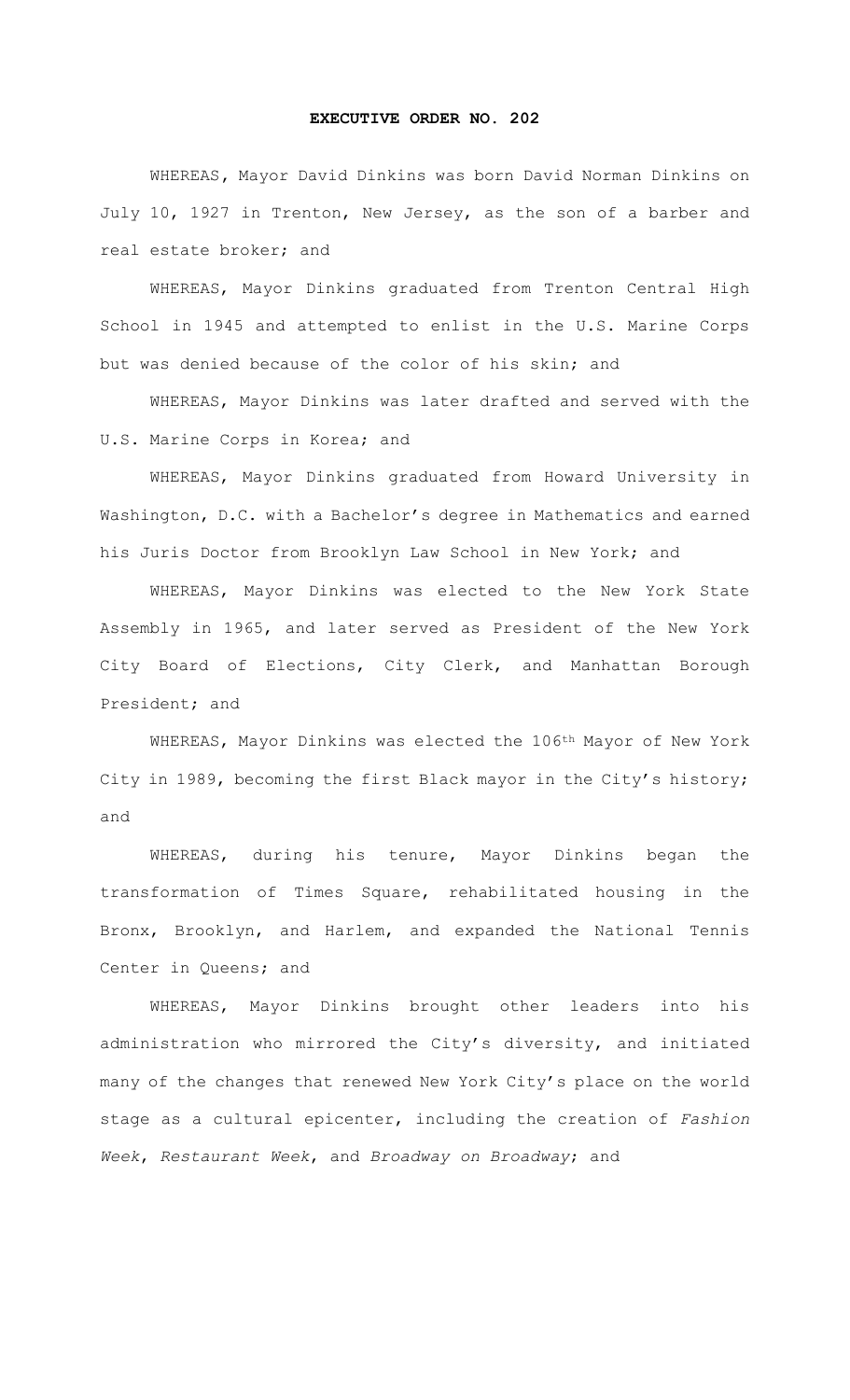WHEREAS, in 1994, Mayor Dinkins became a professor at Columbia University's School of International and Public Affairs, where he remained until his passing; and

WHEREAS, during that time, Mayor Dinkins remained active in New York City politics as the host of a weekly radio show; and

WHEREAS, Mayor Dinkins received numerous awards and acknowledgements throughout his long career, including, most notably, the renaming of the City's municipal building as the David N. Dinkins Municipal Building on October 15, 2015; and

WHEREAS, Mayor Dinkins married Joyce B. Dinkins in 1953, and the two had a son, David Dinkins, Jr., and a daughter, Donna Dinkins, and remained married until Joyce's death in October 2020; and

WHEREAS, Mayor Dinkins passed away on November 23, 2020, at the age of 93; and

WHEREAS, it is with immense sadness that we mourn the passing of Mayor Dinkins and extend our deepest sympathy to his family, friends, and colleagues; and

WHEREAS, it is appropriate to honor the exemplary character, selflessness, and cherished memory of Mayor Dinkins and to mark his passing;

 NOW, THEREFORE, I, PHILIP D. MURPHY, Governor of the State of New Jersey, by virtue of the authority vested in me by the Constitution and by the Statutes of this State, do hereby ORDER and DIRECT:

1. The flag of the United States of America and the flag of New Jersey shall be flown at half-staff at all State departments, offices, agencies, and instrumentalities during appropriate hours on Monday, November 30, 2020, in recognition and mourning of a dedicated and tireless public servant, Mayor David Dinkins.

2